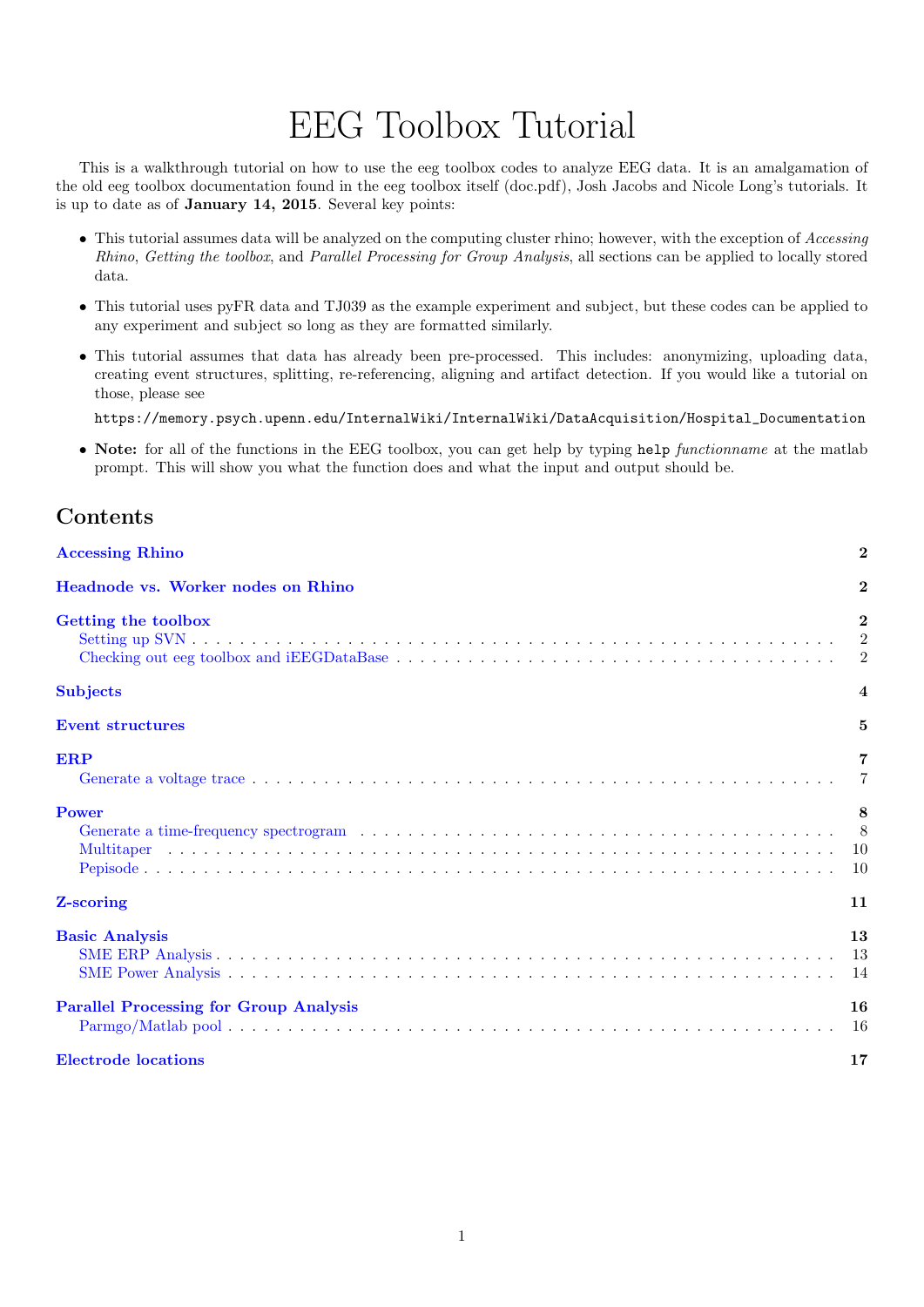# <span id="page-1-0"></span>Accessing Rhino

If using UNIX-based systems, the connection to the rhino file server can be initiated through the terminal using the following command:

ssh user@rhino.psych.upenn.edu -X

To use macfuse and macfusion on snow leopard to mount the rhino file systems on your local machine:

- 1. Download and install both Fuse and SHFS from https://osxfuse.hithub.io/
- 2. Run the following script, which will mount Rhino in the home directory: mkdir -p  $\gamma$ rhino sudo sshfs [username]@rhino.psych.upenn.edu:/-o allow\_other ~/rhino/

# <span id="page-1-1"></span>Headnode vs. Worker nodes on Rhino

When you initially log on to rhino, you will be using the processor known as the "headnode". It is critical that you do not test out analyses or run code by launching matlab through the head node. Instead, you should log into a worker node via using: qlogin -l h\_vmem = 8G where XG is how many gigs of memory you need, where 8 is the maximum.

Note: QLogin jobs won't quit automatically. If you quit terminal or lose connection with rhino, your qlogin job will still exist and be taking up memory. You either need to type "exit" in the terminal window which is qlogin'ed or, if that window is no longer available, you need to manually kill the job by typing qdel JOBNUMBER where JOBNUMBER is the leftmost number shown when typing qstat

## <span id="page-1-2"></span>Getting the toolbox

The EEG toolbox is a file library used to manipulate data from each patient. It can be obtained from SVN.

#### <span id="page-1-3"></span>Setting up SVN

To setup SVN for use on the rhino server directly, add these lines to your .bashrc file in your home directory: export SVNROOT=file://localhost/home/svn export SVN\_EDITOR="emacs -nw"

To setup SVN for use on a different machine, add these lines to your .bash profile file: export SVNROOT=svn+ssh://USERNAME@rhino.psych.upenn.edu/home/svn/ export SVN\_EDITOR="emacs -nw" (replace USERNAME with your actual rhino username)

Note: When running SVN using this procedure to access rhino remotely, it will ask you for your rhino password. You can follow this procedure to have it automatically log in and eliminate the need for typing your password: http://www.gotidea.net/Linux/sshowto.htmlGrieb01a

#### <span id="page-1-4"></span>Checking out eeg toolbox and iEEGDataBase

To get the eegtoolbox, you must check it out using the following command. cd to the directory where you would like the codes stored. Then run the checkout command.

svn checkout \$SVNROOT/eeg/eeg\_toolbox/trunk eeg\_toolbox

svn checkout \$SVNROOT/eeg/iEEGDataBase

Note: You are checking out the trunk folder because these codes are the most up to date. There are other folders within eeg toolbox besides trunk; however, it is very important to be sure you are using trunk as different versions of codes sometimes use the same parameters, but occasionally in different orders.

Finally, add the directory eeg toolbox/trunk (and its subdirectories) and iEEGDataBase to your matlab path.To add folders to path, select File –> Set Path –> Add with subfolders and add both the eeg toolbox and the iEEGDataBase. Save a local pathdef file when prompted to do so.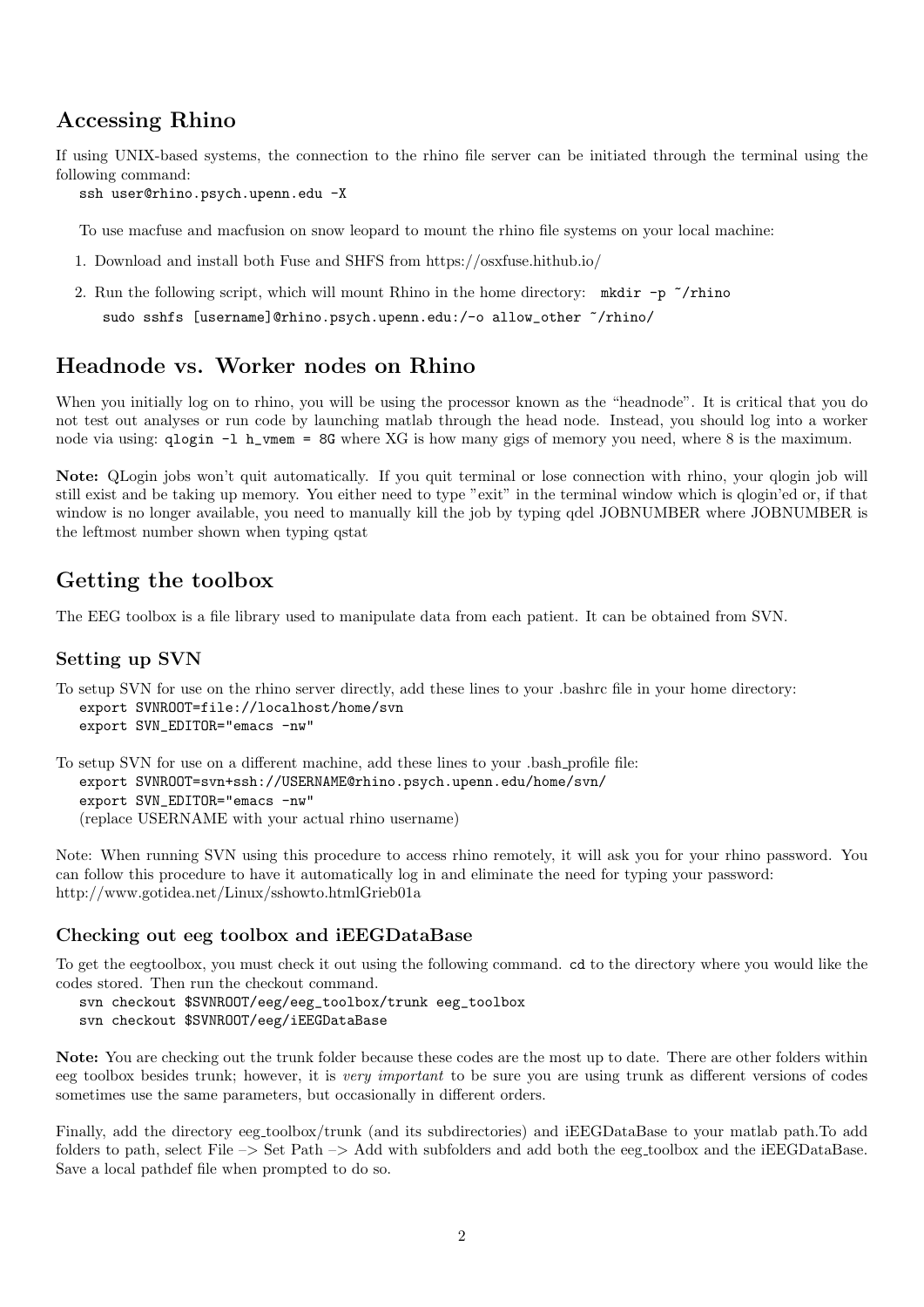Note If you would like to display graphics on your screen when running MATLAB on rhino, you will need to install XQuartz (http://xquartz.macosforge.org/landing/)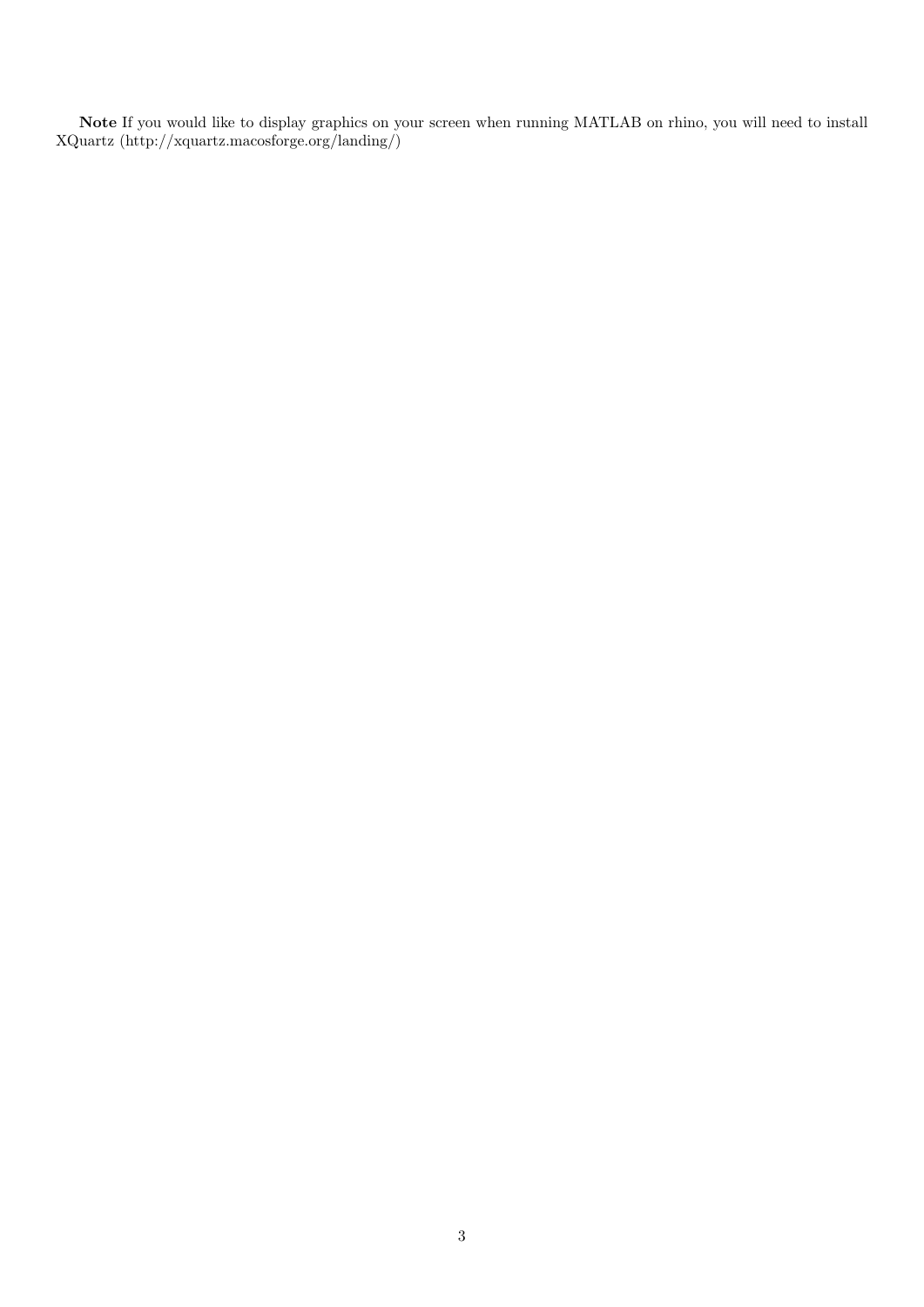# <span id="page-3-0"></span>Subjects

Key codes  ${\rm get\_subs}$ 

The first step in analyzing EEG data is knowing which subjects to use and how to access a particular subjects' data. All intracranial data is stored on /data/eeg/ by subject number. The first two letters indicate the hospital  $(BW = B$ righam and Women's,  $CH = Boston$ Children's Hospital,  $FR =$  Freiburg,  $TJ =$  Thomas Jefferson University,  $UP =$  Hospital of University of Pennsylvania). Within each subject's directory are subdirectories for each session of each experiment in which that subject ran. The data can easily be accessed by using the codes in this and the next section.

1. Load the subject structure for the experiment

```
subj = get\_subs('pyFR');
```
2. Now there should be a 176x1 cell variable in your workspace called subj which lists all 176 patients who participated in pyFR.

| whos |       |            |                        |
|------|-------|------------|------------------------|
| Name | Size  |            | Bytes Class Attributes |
|      |       |            |                        |
| subj | 176x1 | 21534 cell |                        |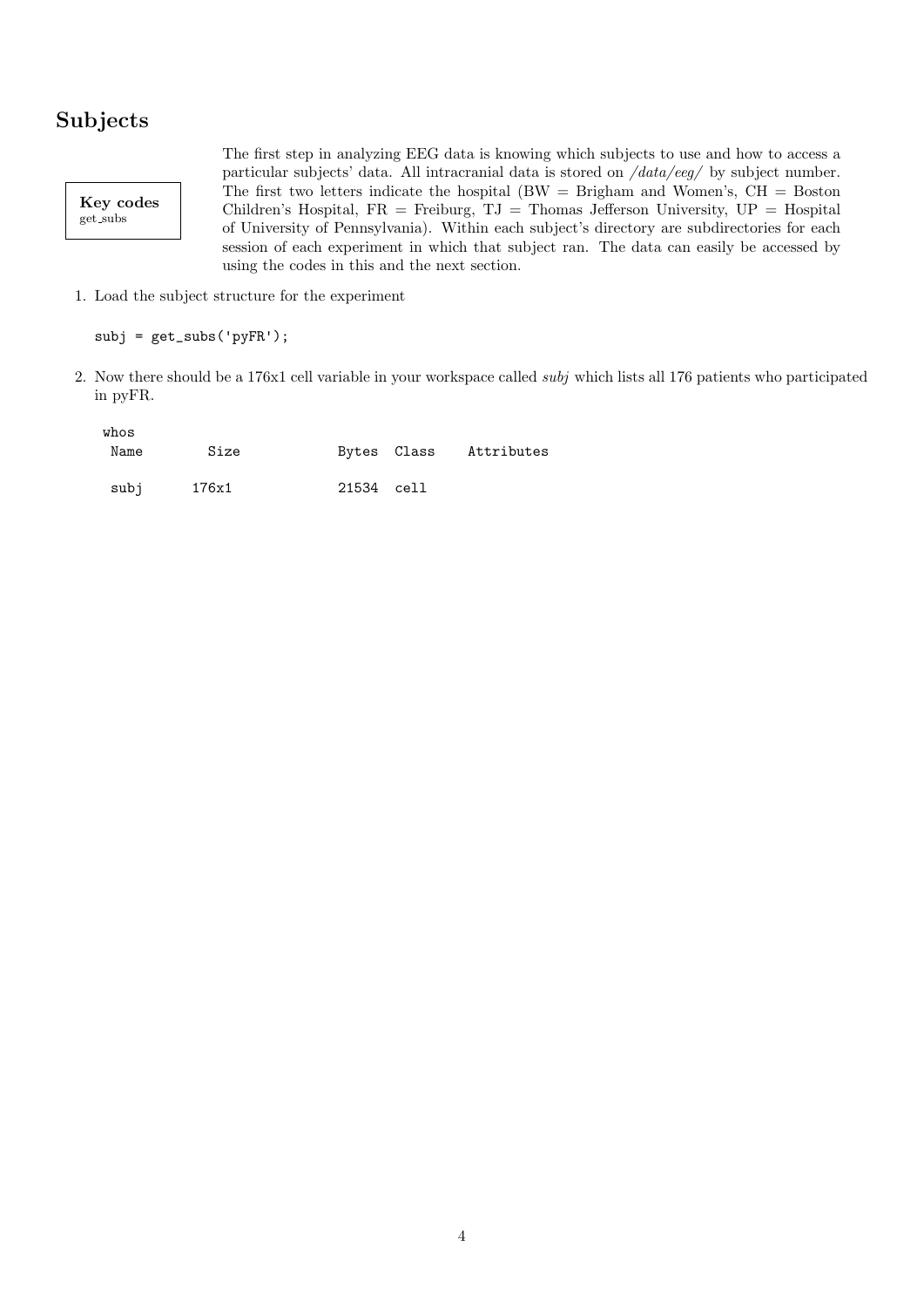## <span id="page-4-0"></span>Event structures

Key codes get sub events filterStruct inStruct getStructField

whose con-

The EEG toolbox is built around events structures, which are matlab structures that contain your behavioral data, and that can be used to retrieve the associated EEG data.

1. Load an event structure for one pyFR subject

```
[events] = get\_sub_events('pyFR', 'TJ039');
```
2. This will load the variable events into the workspace

| w⊥ບຮ<br>Name | Size   |                | Bytes Class | Attributes |
|--------------|--------|----------------|-------------|------------|
| events       | 1x3300 | 5805658 struct |             |            |

- 3. The size of the events structure is equivalent to the total number of experimental events the participant completed. For TJ039, that was 3300 events. Therefore, every entry in the structure is a single event and all of the fields detail properties of that event.
- 4. As an example, the fifth event has these properties:

events(5)

ans =

```
subject: 'TJ039'
  session: 0
     list: 1
serialpos: 1
     type: 'WORD'
     item: 'KING'
   itemno: 145
 recalled: 1
  mstime: 1.3365e+12
msoffset: 1
  rectime: 11342
intrusion: -999
  eegfile: '/data7/eeg/TJ039/eeg.reref/TJ039_08May12_1744'
eegoffset: 1420201
```
5. Information on all of these fields are described in detail on the lab wiki

(see https://memory.psych.upenn.edu/InternalWiki/Format\_of\_RAM\_Events\_Structures). Briefly, this event is a study item, a word the participant saw on the screen and was instructed to remember for a later memory task. We can see from the "recalled" field that this item was indeed remembered, as 1 indicates recall and 0 indicates not recalled.

- 6. For electrophysiological analysis, the eegfile and eegoffset fields are critical as they point to the raw EEG file that contains this event and when in that file this event occurs.
- 7. To create a vector of data from a particular event structure field, you can either use getStructField or square/curly braces. To use getStructField, you pass the events structure and the desired field. The output variable will be a vector of that data, e.g. a vector of 1s and 0s for recalled/not recalled items.

```
recalls = getStructField(events,'recalled');
```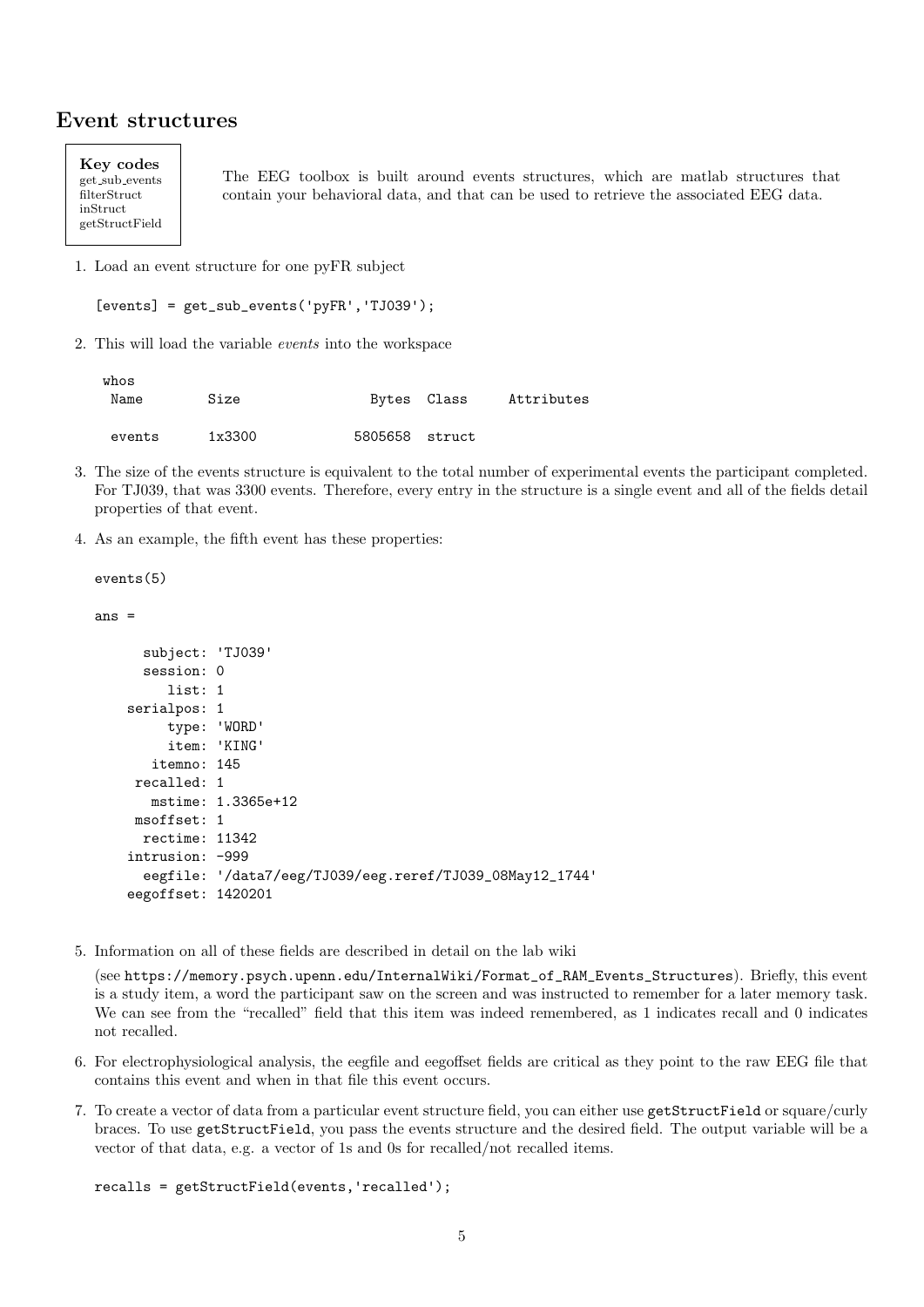8. Alternatively, you can create a vector of data from a particular event structure field using square braces for integer values and curly braces for string values.

```
recalls = [events.recalled];
type = {events.type};
```
9. You can select subsets of events using the filterStruct.m function. filterStruct requires two inputs, an events structure which we've already loaded and a logical expression. As an example, to get all subsequently recalled events,

```
recEvents = filterStruct(events,'recalled == 1');
```
To get all WORD events,

```
wordEvents = filterStruct(events,'strcmp(type,''WORD'')')
```
10. Instead of filtering to a subset of events, you may want a logical index of 1s and 0s across all events. To do this, you can use the function inStruct.m. The results from this function will tell you for a certain logical expression, e.g. 'recalled == 1' whether that is true for every event (so it yields a binary vector with the length of the events structure). Sometimes people get errors when using filterStruct, which could be caused by empty fields.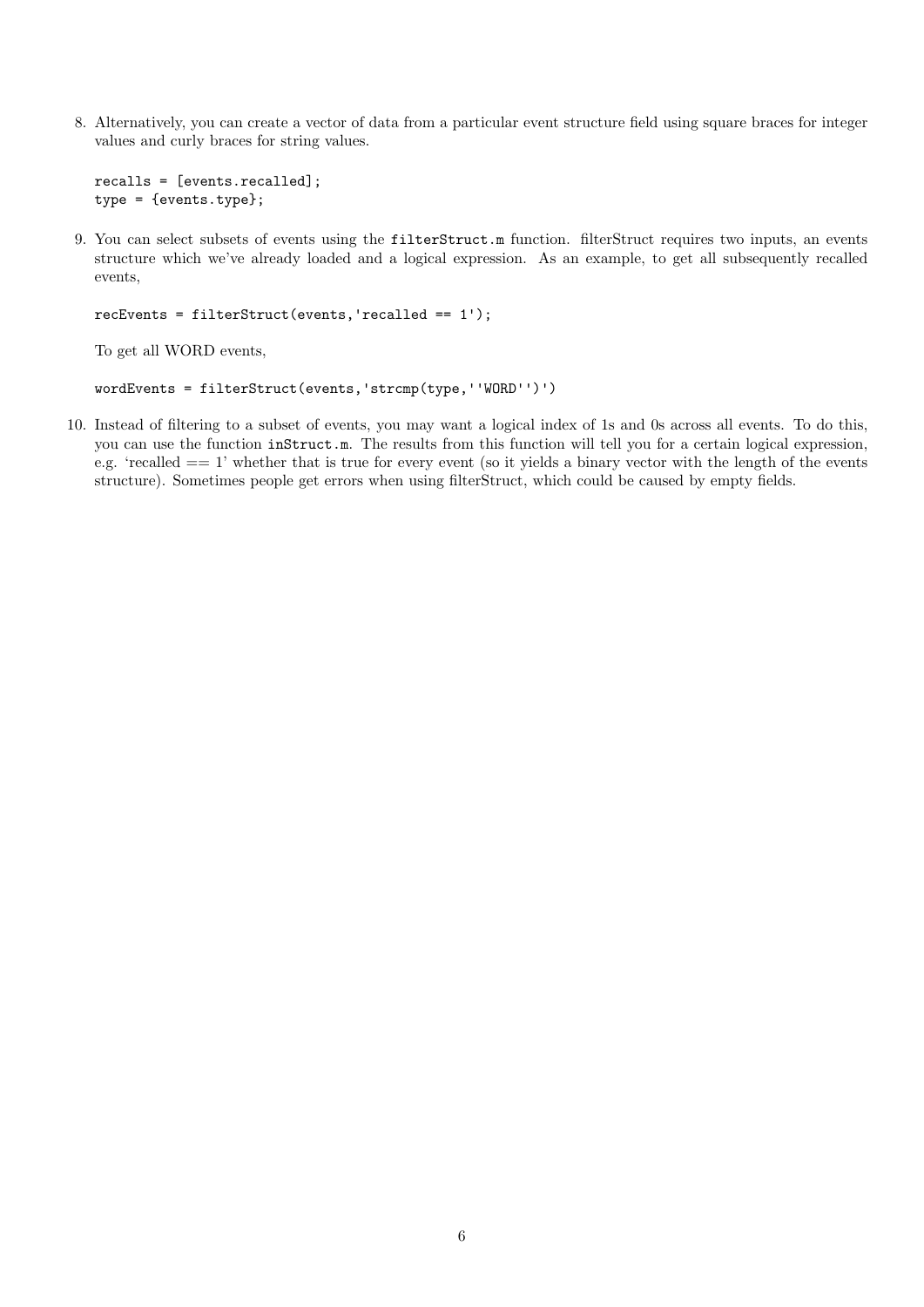# <span id="page-6-0"></span>ERP

Key codes gete ms GetRateAndFormat ERP analyses, as well as spectral analyses, are primarily dependent on the function gete ms (or its variant, gete, which takes parameters as samples instead of MilliSeconds), which calculates voltage for the events and parameters provided. It operates on the raw eegfile by breaking it into epochs based on the duration and offset information provided by the user.

#### <span id="page-6-1"></span>Generate a voltage trace

1. Load the events for a single subject

```
[events] = get\_sub_events('pyFR', 'TJ039');
```
2. Gete ms has many inputs which are integral to the analysis being performed:

```
[EEG resampleFreq] = gete_ms(channel, events, durationMS, offsetMS, ...
```

```
bufferMS,filtfreq,filttype,filtorder,resampleFreq,RelativeMS)
```
- (a) channel: The electrode for which you would like to calculate the voltage.
- (b) events: The events you would like to analyze
- (c) durationMS: The time window, in ms, you would like to analyze around each event.
- (d) offsetMS: How much time you would like to analyze before stimulus onset.
- (e) bufferMS: How much time to use as a buffer. This deals with edge effects.
- (f) filtfreq: The frequency at which you want to filter (optional)
- (g)  $\text{filter}$ : The type of filter (optional)
- (h)  $\text{filter: The filter order (optional)}$
- (i) resampleFreq: The rate at which to resample the data (optional)
- (j) RelativeMS: For use with baseline subtraction (optional)
- 3. The values of these parameters will often change between experiments and depending on analyses. The examples provided here are typical values used for an encoding analysis (although we are getting the voltage for all events, including recalls).

 $[EEG] = gete_ms(30, events, 1600, 0, 1000, [58 62], 'stop');$ 

- (a) channel: 30 in this example we are not using bipolar re-referencing, though see [below](#page-16-1)
- (b) events: Single subject's events, loaded with get sub events
- (c) durationMS: 1600 encoding duration for each pyFR event
- (d) offsetMS: 0 no pre-stimulus information included
- (e) bufferMS: 1000 standard buffer
- (f) filtfreq: [58 62] filters line noise use a different value for data collected in Europe
- (g) filttype: 'stop'
- 4. This outputs a 3300 (events) x 1600 (samples) matrix of voltage values. The figure to the right shows the mean value of the EEG signal across all events and is plotted with the following commands

```
plot(nanmean(EEG);
ylabel('Voltage (uV)');
xlabel('Time (samples)');
```


Although it is not necessary to know the sample rate of the data to use gete ms, you may want to know the sample rate for a particular subject/session. To do this, simply input events to the function GetRateAndFormat.m.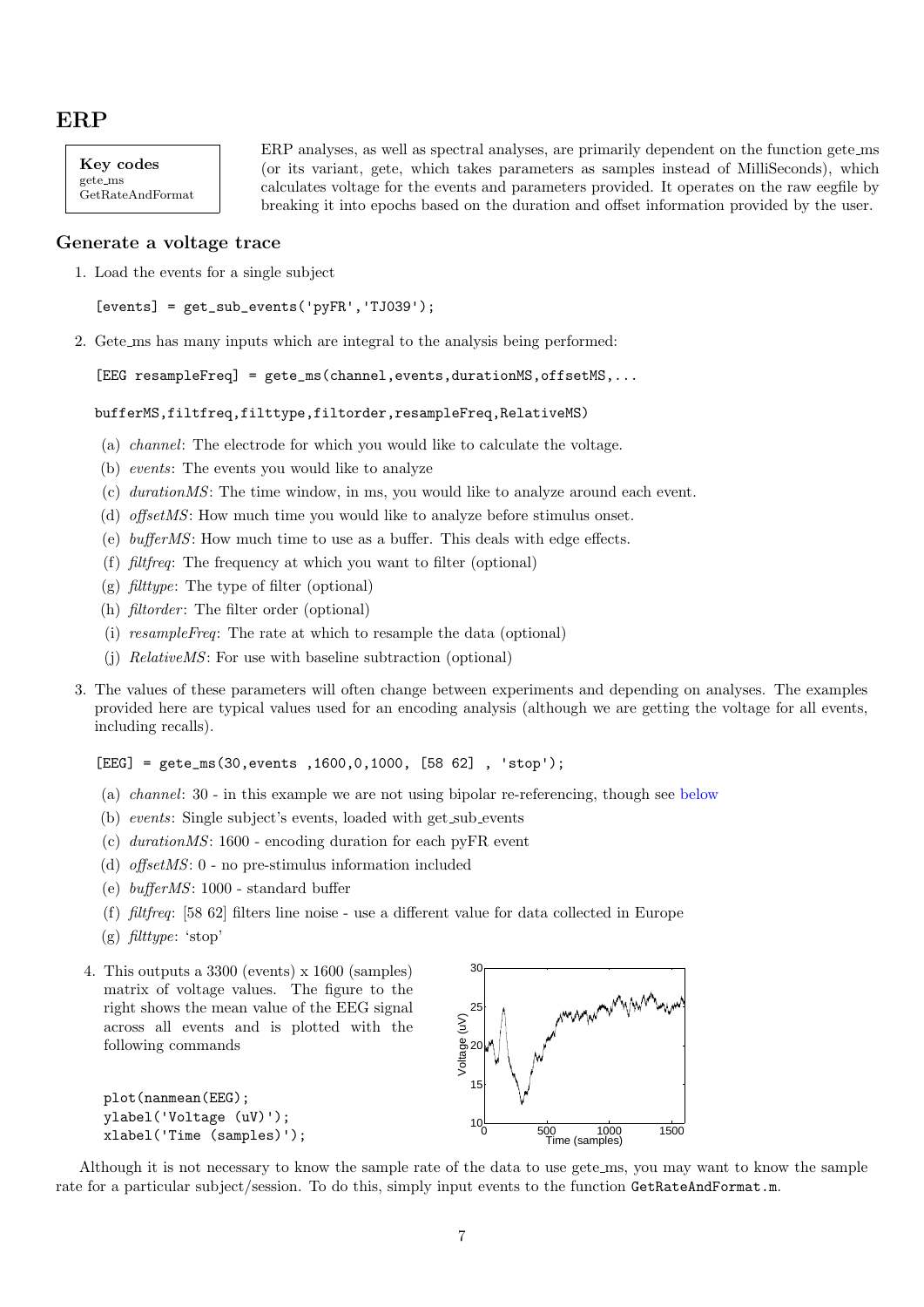# <span id="page-7-0"></span>Power

Key codes getphasepow gethilbertphase multiphasevec3

Similar to ERPs, our wavelet processing takes in a set of events and a channel in order to provide you with an events x frequencies x samples (time) array with power amplitude values (and if desired phase). The most useful function here is getphasepow.m, which requires very similar inputs as gete\_ms. A lower level function, if you do not have events, but instead plain EEG, is multiphasevec3. Using getphasepow is convenient because it can easily deal with the buffer whereas directly using multiphasevec3 requires some manual adjustment for the buffer.

### <span id="page-7-1"></span>Generate a time-frequency spectrogram

1. Load the events for a single subject

```
[events] = get\_sub_events('pyFR', 'TJ039');
```
2. The inputs to getphasepow are nearly identical to those for gete ms with the exception of two additional optional parameters, freqs and width. freqs is the frequencies for which you would like to extract power. A common set of frequencies is typically 60 logarithmically spaced frequencies from 2 to 200 Hz.

```
freqs = logspace(log10(2), log10(200), 60);
```
width is the Morlet wavelet number to use. A commonly used value is 6. Theoretical discussion of wave number can be found in "Analyzing Neural Time Series Data".

- 3. A few notes
	- The first output of getphasepow is **NOT** power, but phase. The second output is power.
	- By creating an eeganalparams.txt file in your home/eeg directory, you can skip inputting freqs and width to the getphasepow function.
- 4. Because calculating power is memory-intensive, we cannot extract spectral power for all 3300 of TJ039's events. First, we will filter to only events from the first session only.

[events] = filterStruct(events, 'session == 1');

5. As with the ERP example, the parameters shown here are appropriate for pyFR encoding events.

```
[\tilde{\ } , \text{pow}] = \text{getphasepow}(30, \text{events} , 1600, 0, 1000, \ldots'filtfreq', [58 62] ,'filttype', 'stop','freqs',freqs,'width',6);
```
6. This will output a matrix of 294 events x 60 frequencies 1600 samples. A spectrogram or time-frequency plot of these power values can then be plotted using the imagesc.m function.

```
imagesc(flipud(squeeze(nanmean(pow))));
F = sort(rownd(freqs), 'descend');set(gca,'ytick',1:10:60);
set(gca,'yticklabel',F(1:10:60));
set(gca,'xtick',[500 1000 1500]);
set(gca,'xticklabel',[500 1000 1500]);
set(gca,'Fontsize',25);
ylabel('Frequency (Hz)');
xlabel('Time (samples)');
```
7. Note: flipud inverts the matrix so that higher frequencies are plotted at the top of the figure.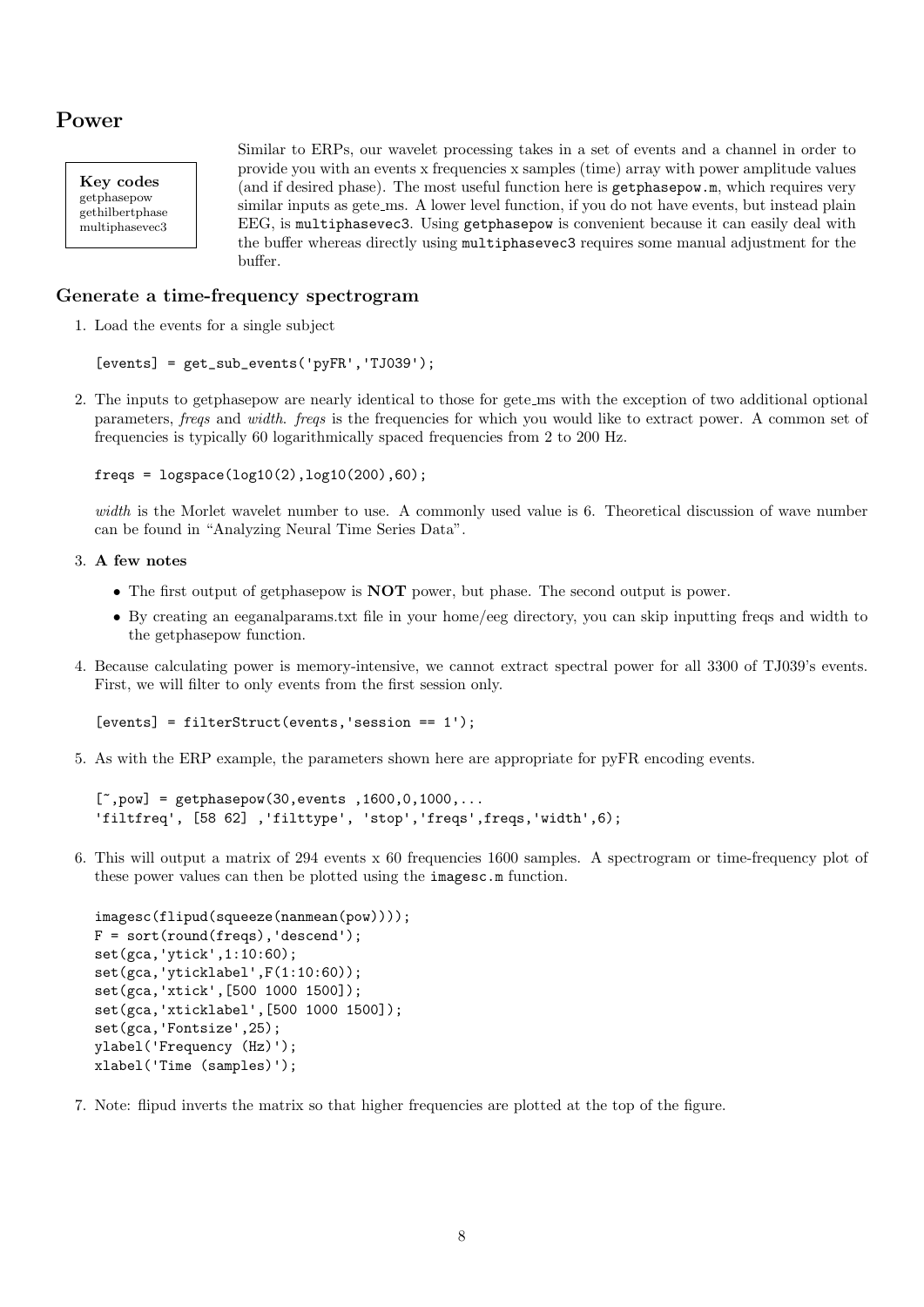

8. Or, you can average over the time dimension and plot power as a function of frequency. Both plots show the characteristic 1/f distribution that power values exhibit.

```
plot(squeeze(nanmean(nanmean(pow),3)));
F = sort(round(freqs), 'descend');set(gca,'xtick',1:10:60);
set(gca,'xticklabel',F(1:10:60));
set(gca,'Fontsize',25);
ylabel('Power');
xlabel('Frequency (Hz)');
  6
     10
```


9. Unlike voltage analyses, one additional step is required before continuing. Power values must be log transformed. There are several reasons to log transform power values, including comparing frequencies and running parametric analyses, see "Analyzing Neural Time Series Data" Chapter 18 for a discussion.

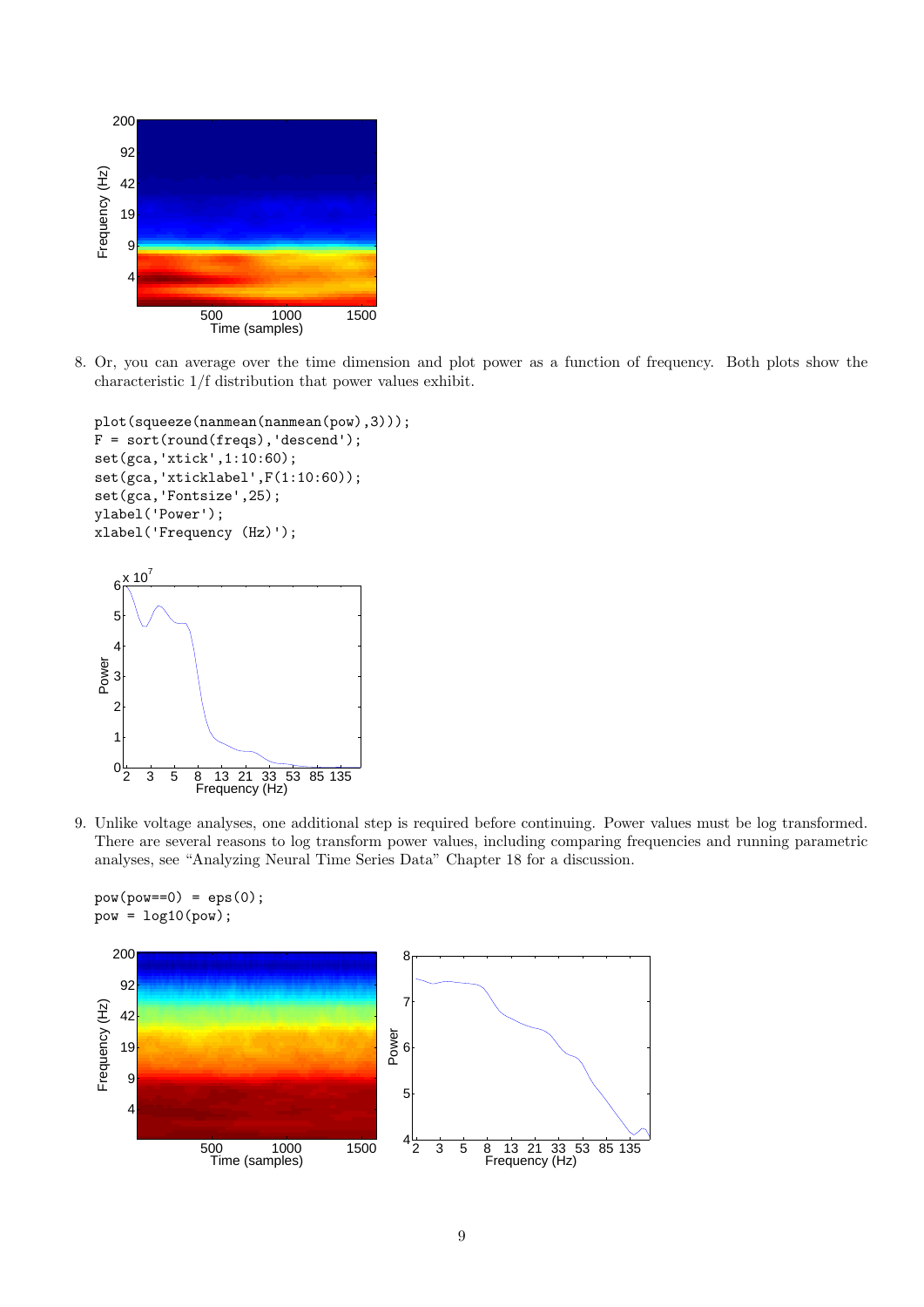## <span id="page-9-0"></span>Multitaper

For multitapers, we use very similar functions, where the main function is  $m$  to has  $m$ , which takes as input again the channel, events and desired durations. The optional parameters are slightly different: the bandwidth and windowsize of the multitapers. We have found that a bandwidth of 1 and windowsize of .3 work quite well, even though that uses only one taper. Note that you always have to adapt both windowsize and bandwidth together.

## <span id="page-9-1"></span>Pepisode

Pepisode is a power analysis developed by Jeremy Caplan in our lab and basically it computes the fraction of time an oscillation exceeding the background activity is present in your events. Calling these functions is very similar to calling power functions. However, it requires a pre-processing step, in which for every piece of EEG data, it is determined whether there are significant oscillations present at every frequency (significant oscillations exceed a duration and an amplitude threshold). This pre-processing function is called calcPepisode.m, and takes as input arguments a set of events, a channel, and an output directory name in which the pre-processed data will be placed (matrices with zeros or ones for every point in time and every frequency, indicating whether there is a significant oscillation). The function getuvec\_ms will then return this binary vector for your events of interest and for the specified duration. The variable bgThreshold indicates at what fraction of the mean oscillation amplitude over the whole EEG file the threshold should be set (usually set to 95%). You can take the mean of this binary vector over time in order to determine what fraction of your time interval of interest is taken up by this oscillation.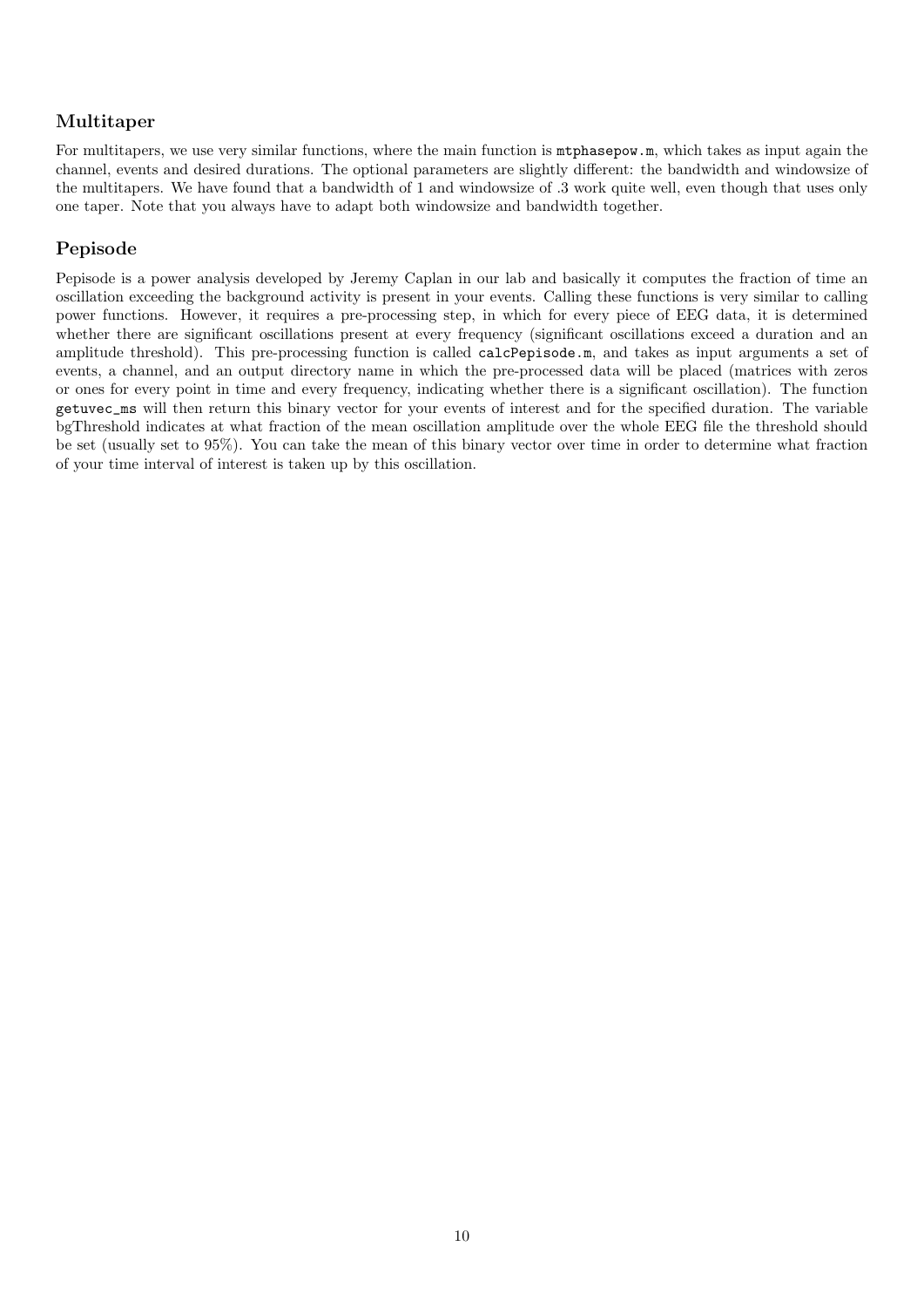# <span id="page-10-0"></span>Z-scoring

Key codes none

In order to account for across subject and across session differences in signal that are not the result of a condition of interest (e.g. a gradual increase in noise across a session), electrophysiological data must be z-scored on a session-by-session basis. There are several ways to z-score which are discussed both on the wiki (https://memory.psych.upenn.edu/InternalWiki/EEG\_analysis) and in "Analyzing Neural Time Series Data" (Chapter 18). The method we will use here is to subtract and divide the mean and standard deviation power across all events of interest.

1. Load the events for a single subject

 $[events] = get\_sub_events('pyFR', 'TJ039');$ 

2. Filter to a single session

sess\_events = filterStruct(events,'session == 1');

3. Get the voltage for those events

```
[EEG] = gete_ms(30,sess_events ,1600,0,1000, [58 62] , 'stop');
```
4. Get the mean voltage across both events and time

 $MU_EEG = nammean(namean(EEG))$ ;

5. Subtract the mean voltage from the raw signal and clear the mean value variable (reduces memory usage when multiple electrodes are analyzed simultaneously)

```
zeeg = EEG - MU_EEG;clear MU_EEG
```
6. Get the standard deviation across events after getting the mean across time

STD\_EEG = nanstd(nanmean(EEG,2));

7. Divide by the standard deviation and clear the standard deviation value variable to reduce memory usage

zeeg = zeeg./STD\_EEG; clear STD\_EEG

8. The z-scored voltage should be centered around 0. The code for these plots is below.



For the raw figure: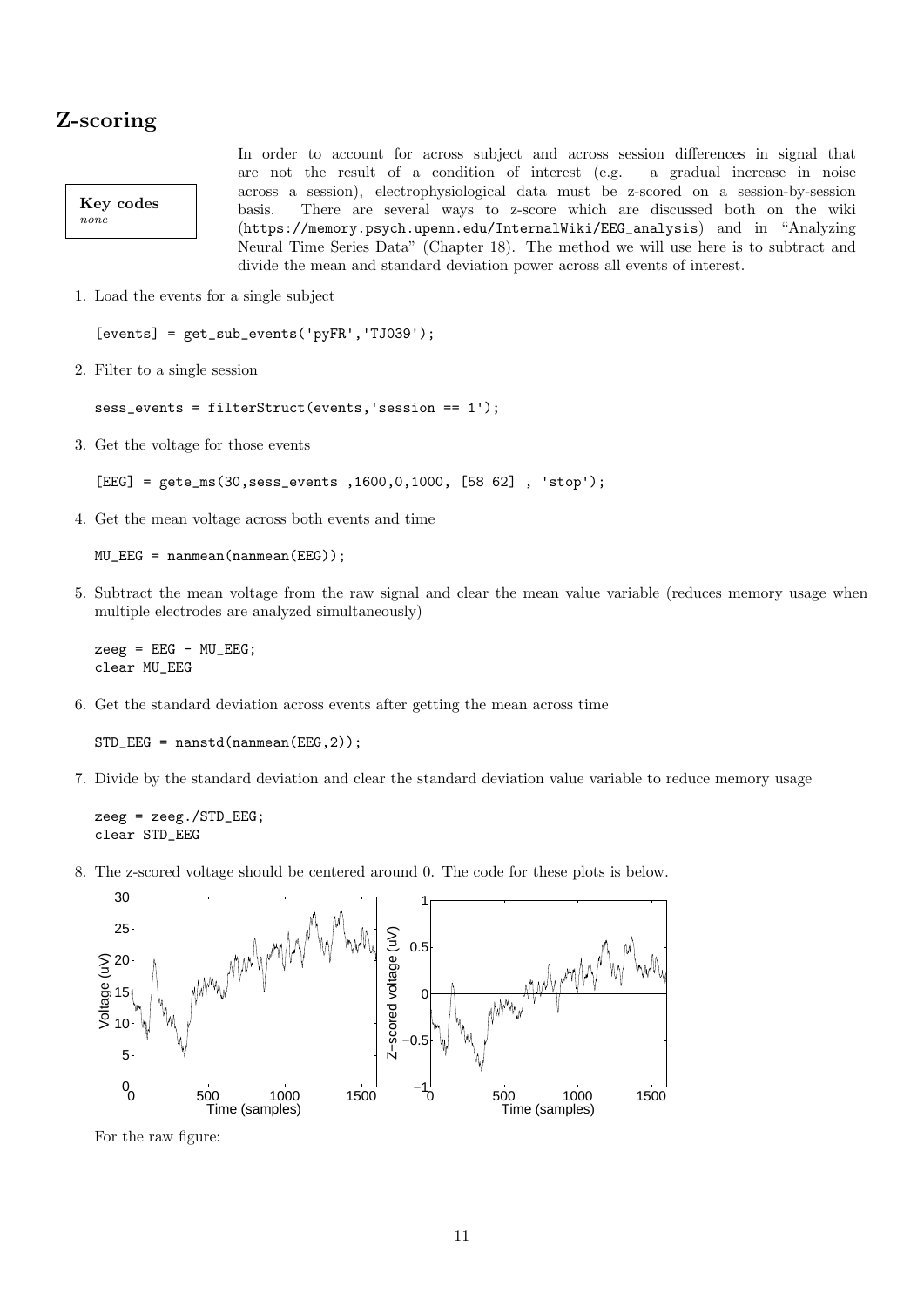```
plot(nanmean(EEG),'black')
set(gca,'xlim',[0 1600]);
set(gca,'xtick',[0 500 1000 1500]);
set(gca,'xticklabel',[0 500 1000 1500]);
set(gca,'Fontsize',25);
label('Voltage (uV)');
xlabel('Time (samples)');
```
For the z-scored figure:

```
plot(nanmean(zeeg),'black');
set(gca,'xlim',[0 1600]);
set(gca,'xtick',[0 500 1000 1500]);
set(gca,'xticklabel',[0 500 1000 1500]);
set(gca,'Fontsize',25);
xlabel('Time (samples)');
ylabel('Z-scored voltage (uV)');
line([0 1600],[0 0],'Color','black');
```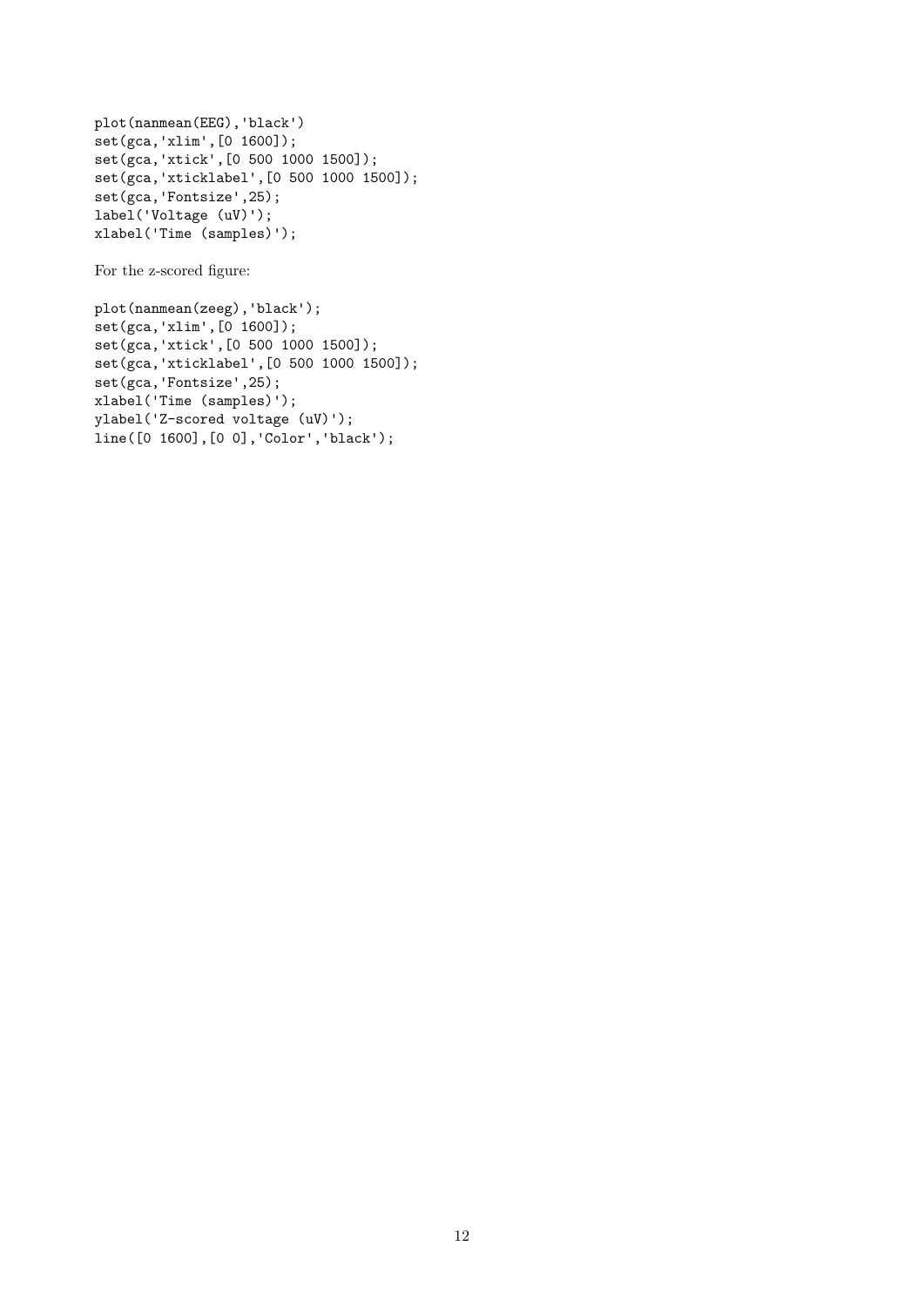# <span id="page-12-0"></span>Basic Analysis



This section will walk through two basic analyses illustrating how to use the events structures in conjunction with EEG toolbox codes to analyze your data. All examples will be the subsequent memory effect (SME) which uses activity at encoding and compares items that will later be recalled to those that will later be forgotten. All examples in this section will be single subject, single electrode examples.

#### <span id="page-12-1"></span>SME ERP Analysis

To carry out an SME analysis on the voltage data, you must 1. Load the desired events, 2. Filter to only encoding events, 3. Get the voltage for all encoding events, 4. Z-Score the voltage, 5. Get a logical index of recall status, 6. Plot the average subsequently recalled and subsequently forgotten voltage traces.

1. Load the desired events

 $[events] = get\_sub_events('pyFR', 'TJ039');$ 

2. Filter to just encoding events

```
events = filterStruct(events,'strcmp(type,''WORD'')');
```
3. Extract the voltage

```
[EEG] = gete_ms(30,events ,1600,0,1000, [58 62] , 'stop');
```
4. Z-score the voltage, by session

```
zeeg = [];
sessions = unique([events.session]);
for sess = 1:length(sessions)
sess_ev = inStruct(events,['session == ' mat2str(sessions(sess))]);
sess_pat = EEG(sess_ev,:);MU_EEG = nanmean(nanmean(sess_pat));
zeeg_sess = sess_pat - MU_EEG;
clear MU_EEG
STD_EEG = nanstd(nanmean(sess_pat,2));
zeeg_sess = zeeg_sess./STD_EEG;
clear STD_EEG
zeeg = cat(1,zeeg,zeeg_sess);end
```
5. Get index of recall status

recInd = inStruct(events,'recalled == 1');

6. Plot the average recalled and forgotten voltage traces.

```
plot(squeeze(nanmean(zeeg(recInd,:))),'red');hold on;
plot(squeeze(nanmean(zeeg("recInd,:))));
set(gca,'ylim',[-1 1]);
set(gca,'ytick',[-1:.5:1]);
set(gca,'xlim',[0 1600]);
set(gca,'xtick',[0 500 1000 1500]);
set(gca,'xticklabel',[0 500 1000 1500]);
set(gca,'Fontsize',25);
ylabel('Z-scored voltage (uV)');
xlabel('Time (samples)');
legend({'rec','nrec'});
```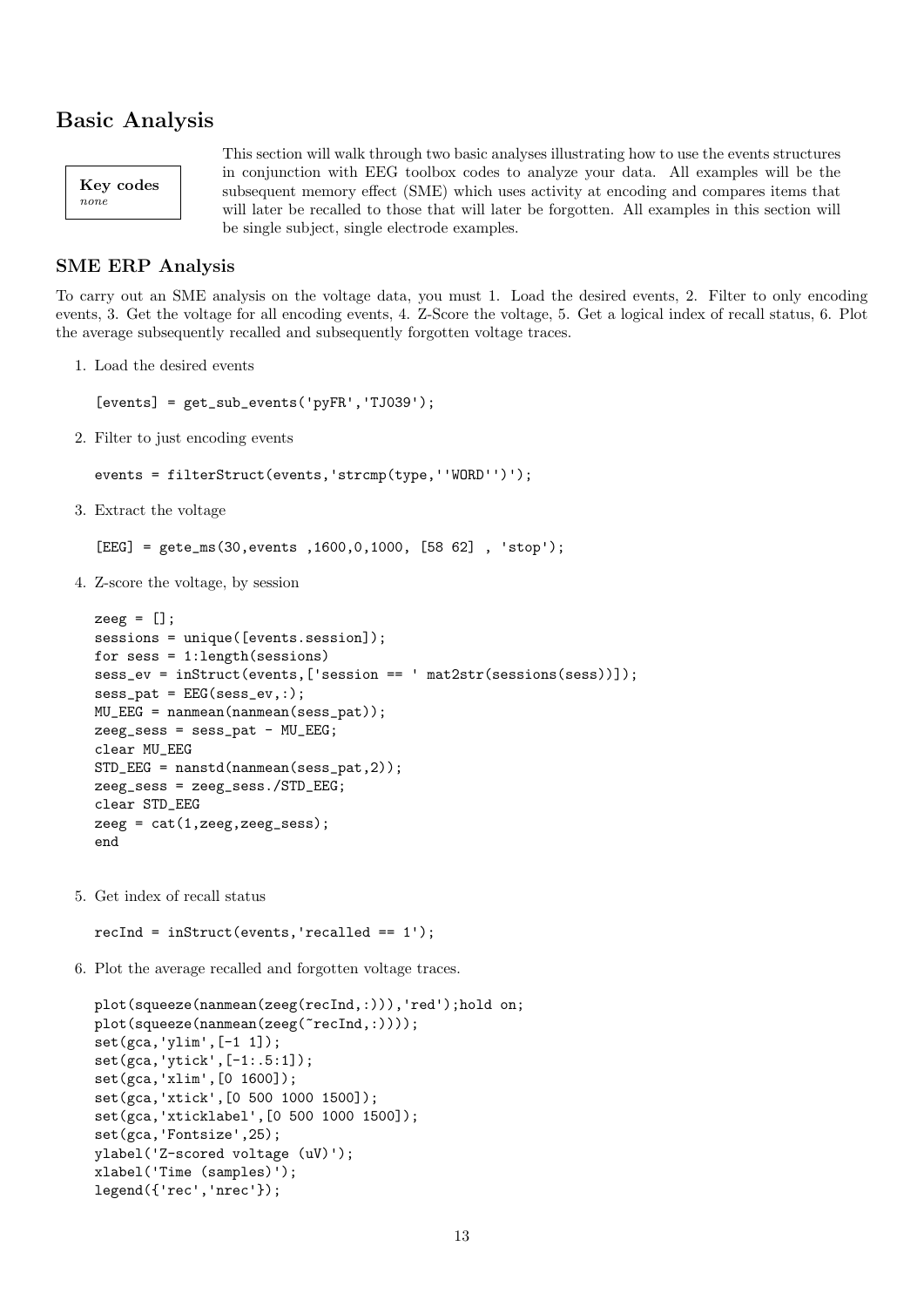

#### <span id="page-13-0"></span>SME Power Analysis

1. Load the events for a single subject and filter to just encoding events. Set the freq parameter.

```
[events] = get_sub_events('pyFR','TJ039');
events = filterStruct(events,'strcmp(type,''WORD'')');
freqs = logspace(log10(2), log10(200), 60);
```
2. Loop through each session, extracting power and z-scoring. Z-scoring power is slightly different from voltage z-scoring as there is the added dimension of frequency.

```
zpow = [];
sessions = unique([events.session]);
for sess = 1:length(sessions)
sess_ev = filterStruct(events,['session == ' mat2str(sessions(sess))]);
[^{\sim}, \text{sess\_pow}] = \text{getphasepow}(30, \text{sess\_ev}, 1600, 0, 1000, \ldots)'filtfreq', [58 62] ,'filttype', 'stop','freqs',freqs,'width',6);
MU_POW = nanmean(nanmean(sess_pow,3));
STD_POW = nanstd(nanmean(sess_pow,3));
[n_ev, n_freq, n_time] = size(sess_pow);pat = [];
for f = 1:n freq
all_mu = repmat(MU_POW(f), n_ev, n_time);all_std = repmat(STD_POW(f),n_ev,n_time);
pat(:,f,:) = (squeeze(sess\_pow(:,f,:))-all\_mu)./all_std;
end
zpow = cat(1,zpow,pat);end
```
3. Get the recalls index.

```
recInd = inftruct(events, 'recalled == 1');
```
4. Subtract the mean not recalled power from the mean recalled power in order to generate an SME spectrogram.

```
SME_zpow = squeeze(nanmean(zpow(recInd,:,:))) - squeeze(nanmean(zpow(~recInd,:,:)));
```

```
imagesc(flipud(SME_zpow));
F = sort(rownd(freqs), 'descend');set(gca,'ytick',1:10:60);
```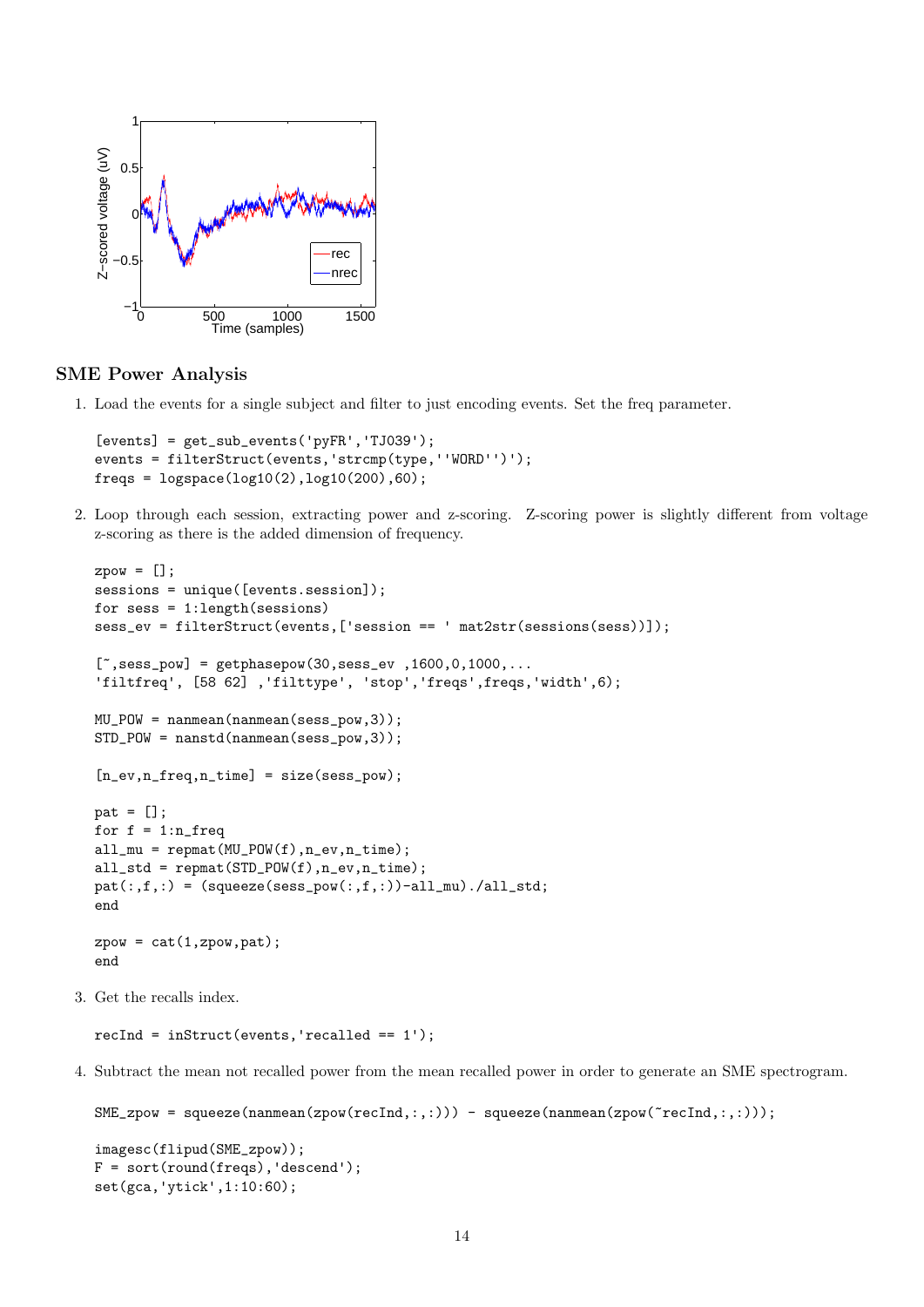```
set(gca,'yticklabel',F(1:10:60));
set(gca,'xtick',[500 1000 1500]);
set(gca,'xticklabel',[500 1000 1500]);
set(gca,'Fontsize',25);
ylabel('Frequency (Hz)');
xlabel('Time (samples)');
```
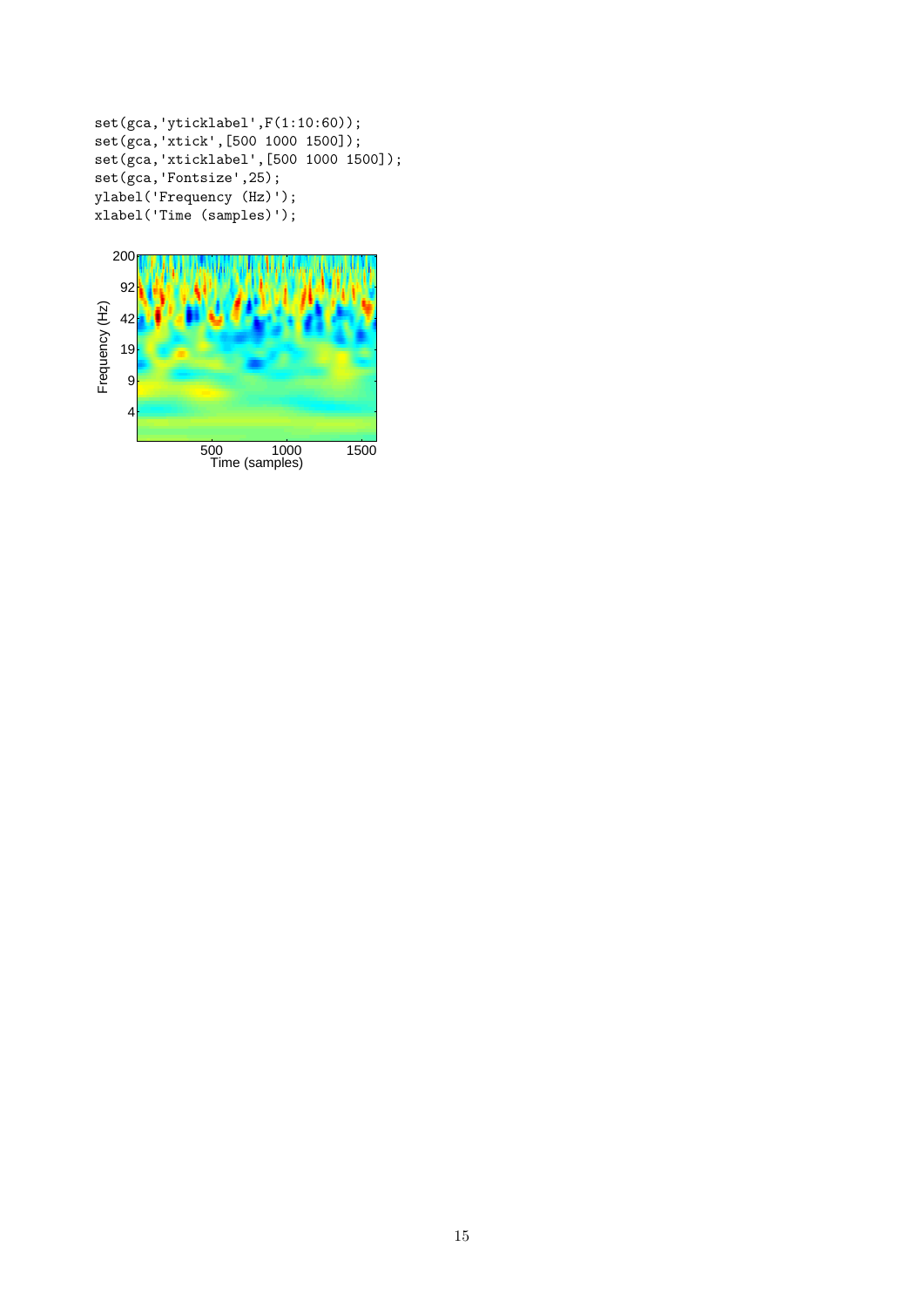# <span id="page-15-0"></span>Parallel Processing for Group Analysis

Key codes apply to subj open rhino pool rhino pool config Ultimately, we would like to analyze data across a group of participants, rather than a single participant. We already have laid out all the tools needed to do this in a serial manner: simply generate an SME for every participant and perform across-participant statistics on those values. However, a major benefit of using a cluster such as rhino is the ability to run these analyses in parallel. Here we will describe a method for parallel distributed processing and how to integrate these functions with the EEG analysis functions above. For specifics on cluster usage, the lab wiki should be consulted (https://memory.psych.upenn.edu/InternalWiki/Cluster).

#### <span id="page-15-1"></span>Parmgo/Matlab pool

Use of parmgo and matlab distributed pool functionality requires a wrapper function which includes a parfor loop around your main analysis code. It is important to perform as little computation as possible within this loop. Ideally, you will specify a set of parameters and a subject list outside of the loop, then only call the analysis function within the parfor loop, passing it the subject information and parameters.

1. Load the desired subject structure

```
subj = get\_subs('pyFR');
```
2. Set some parameters - for EEG analysis this would be anything you would like to pass to gete ms or getphasepow and anything needed for loading subject specific events.

```
params.exp = 'pyFR';
params.channel = 30;
params.durationMS = 1600;
params.offsetMS = 0;
params.bufferMS = 1000;
params.filtfreq = [58 62];
params.filttype = 'stop';
params.freqs = logspace(log10(2), log10(200), 60);
```
3. In matlab, open a pool using open\_rhino\_pool, specifying the desired number of nodes and memory per node. Except for very large datasets (e.g. the PEERS study), you should request no more than 3G of memory.

```
num_nodes = open_rhino_pool(10,'3G');
```
4. Call the parfor loop and thus your main analysis code

```
parfor i=1:length(subj)
try
    pow_ana(subj(i),params);
        catch e
         fprintf('\n*****\nERROR!!!! : %s\n******\n',e.message);
        end
```
end

- Where the function pow\_ana runs all of the codes listed above for either the SME ERP or power analysis.
- You need to include a try statement because in a parfor loop, if a single subject crashes, the entire loop will crash. The catch e line will print the error to the command window.
- 5. Be sure to include a line at the end of your wrapper to close the matlab pool, otherwise the nodes will not be returned to the pool for use by others.

```
matlabpool('close')
```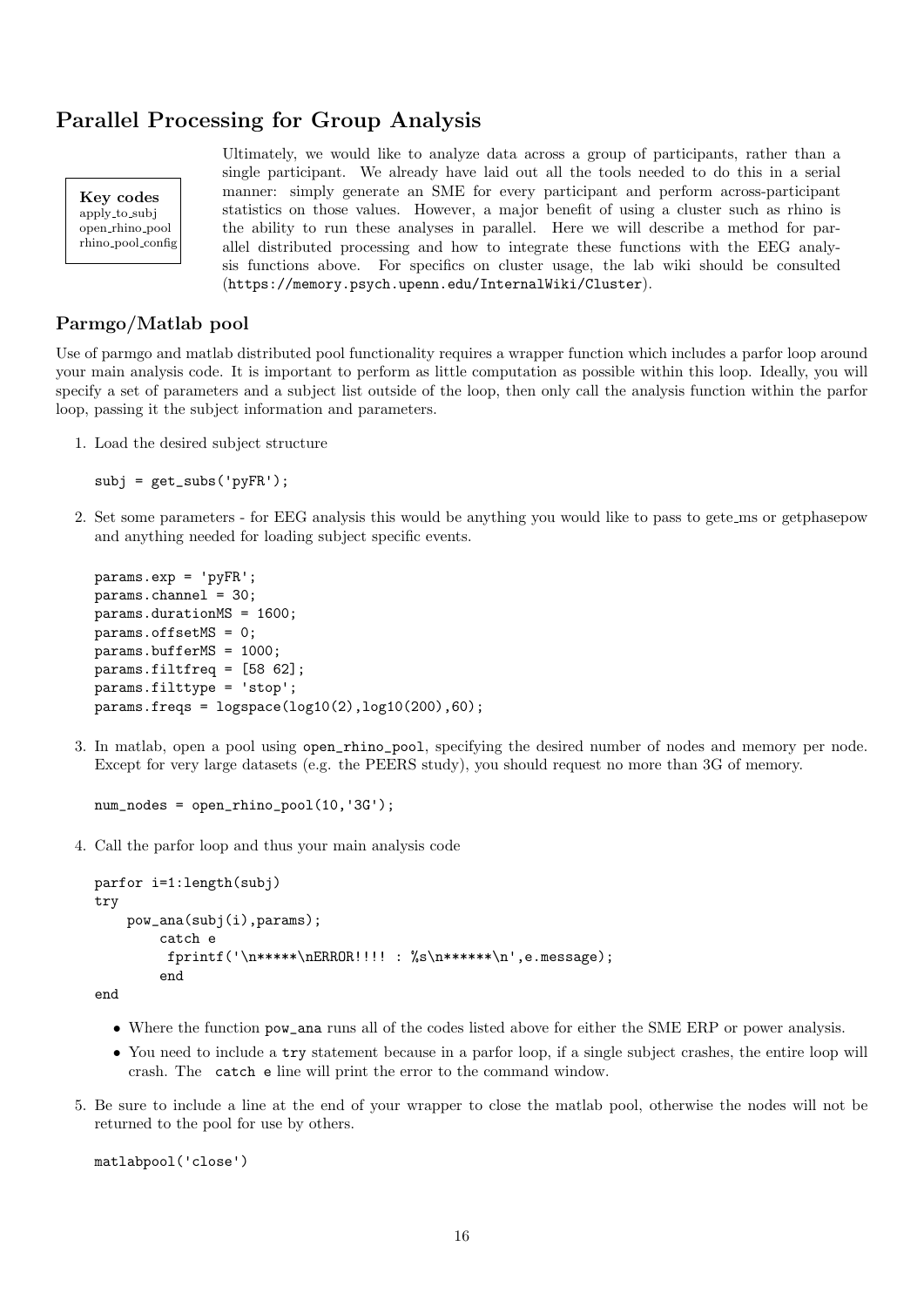## <span id="page-16-1"></span><span id="page-16-0"></span>Electrode locations

Key codes getBipolarSubjElecs get mtl leads

As electrode locations change for each hospital patient, you will need to be able to extract information about which electrodes a participant has and where those electrodes are located. Specific details on how electrodes are localized and how the various fields in the electrode structure are built are not described here, but can be found on the wiki (https://memory.psych.upenn.edu/InternalWiki/InternalWiki/DataAcquisition/ Hospital\_Documentation/Electrode\_Localization\_Pipeline). Currently, the lab uses a bipolar re-referencing scheme, so all electrodes analyzed from this point forward will be bipolar pairs. Information on why to use bipolar re-referencing can be found in Nunez & Srinivasan, 2006. This tutorial will show you how to get a list of electrodes for a subject and how to know where in the brain those electrodes are located.

Note: Although we are using bipolar re-referencing, the data is originally from a monopolar recording. As of January 14, 2015, in no part of the automatic processing does the data become re-referenced to the bipolar montage, the user must implement the bipolar re-referencing during analysis. Raw, non re-referenced data is available in each subject's eeg.noreref directory. EEG data that has been re-referenced to the weighted-average reference is available in each subject's eeg.reref directory. The event structures currently point to this weighted-average re-referenced data, e.g.

eegfile: `/data7/eeg/TJ039/ eeg.reref /TJ039\_08May12\_1744'

This weighted-average reference is generated automatically through the code reref.m.

1. Load a subjects' electrodes using getBipolarSubjElecs.m.

```
[elecs] = getBipolarSubjElecs('TJ039');
```
- 2. This will return an electrode-length (number of bipolar pairs) structure array with several fields containing location information for that electrode
- 3. As an example, here is TJ039's first electrode:

```
subject: 'TJ039'
   channel: [1 2]
   tagName: 'RFA1-RFA2'
   grpName: 'RFA'
         x: 4.5000
         y: 67
         z: -13
      Loc1: 'Right Cerebrum'
      Loc2: 'Frontal Lobe'
      Loc3: 'Superior Frontal Gyrus'
      Loc4: 'Gray Matter'
      Loc5: 'Brodmann area 11'
      Loc6: []
   Montage: 'rsag'
    eNames: '1-2'
     eType: 'S'
bpDistance: 10.2470
   avgSurf: [1x1 struct]
 indivSurf: [1x1 struct]
```
- 4. The key fields of interest are listed below.
	- *channel* these channel numbers correspond to the raw eeg files and will be needed when calling functions like gete ms and getphasepow
	- $Loc1$  hemisphere
	- $\bullet$  *Loc2* lobe